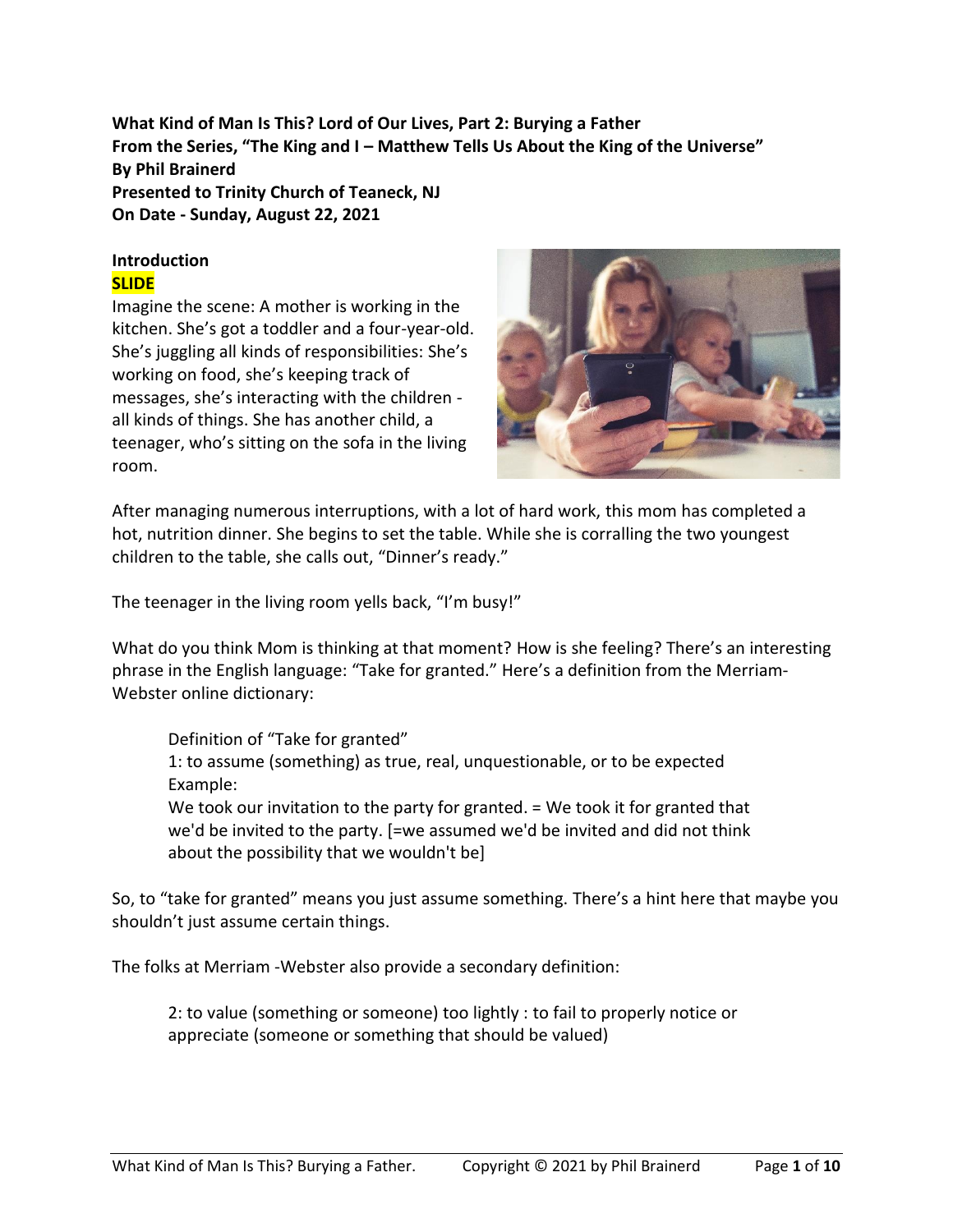Look at that: To "value someone too lightly." "To fail to properly notice or appreciate someone that should be valued"

So again, we have our mom. She's worked really hard to have a great dinner prepared. Her teenage child announces that they're "too busy" to come to the table. Too busy might be "watching TV". Too busy might be "playing a video game." Too busy might be "talking on the phone with a friend." It that's what "too busy" means, then I think we can say with some assurance that "taken for granted" is at least part of what Mom is feeling.

We're in our Series, "The King and I – Matthew Tells Us About the King of the Universe." We're working our way through the book of Matthew, where Matthew tells his friends about Jesus. We recently started a sub-series called, "What Kind of Man is this". In our last session, we said that Jesus is worthy to be "Lord of our Lives." In that session, we met a man who had the opportunity to make Jesus the Lord of his life. Sadly, the man fell short.

Today, we're going to meet another such man. We're going to learn that he was someone who took Jesus for granted. Let's read about it:

21 Another disciple said to him, "Lord, first let me go and bury my father." 22 But Jesus told him, "Follow me, and let the dead bury their own dead." (Matthew 8:21-22)

At first glance, this looks odd. A man makes what would look like a reasonable request: He wants to take some time off to bury his father. Jesus gives him an answer that seems pretty, well, cold-hearted. Maybe even a little cruel. Is Jesus cold-hearted and cruel?

As we've been doing in our last several sessions, let's start by seeing what's going on here. - Let's try to understand this passage.

## **I. What is this passage saying?**

### **A. The man**

Let's start by trying to understand who this man is. Matthew refers to this man as a "disciple". So, this is someone who has shown some level of dedication to Jesus and to his teaching. He's been around for a while. We don't know how long, but long enough to be considered something more than a casual observer.

Here, we don't know much about him, but we learn a little more if we look over to the book of Luke. Luke tells the same story with just one more detail: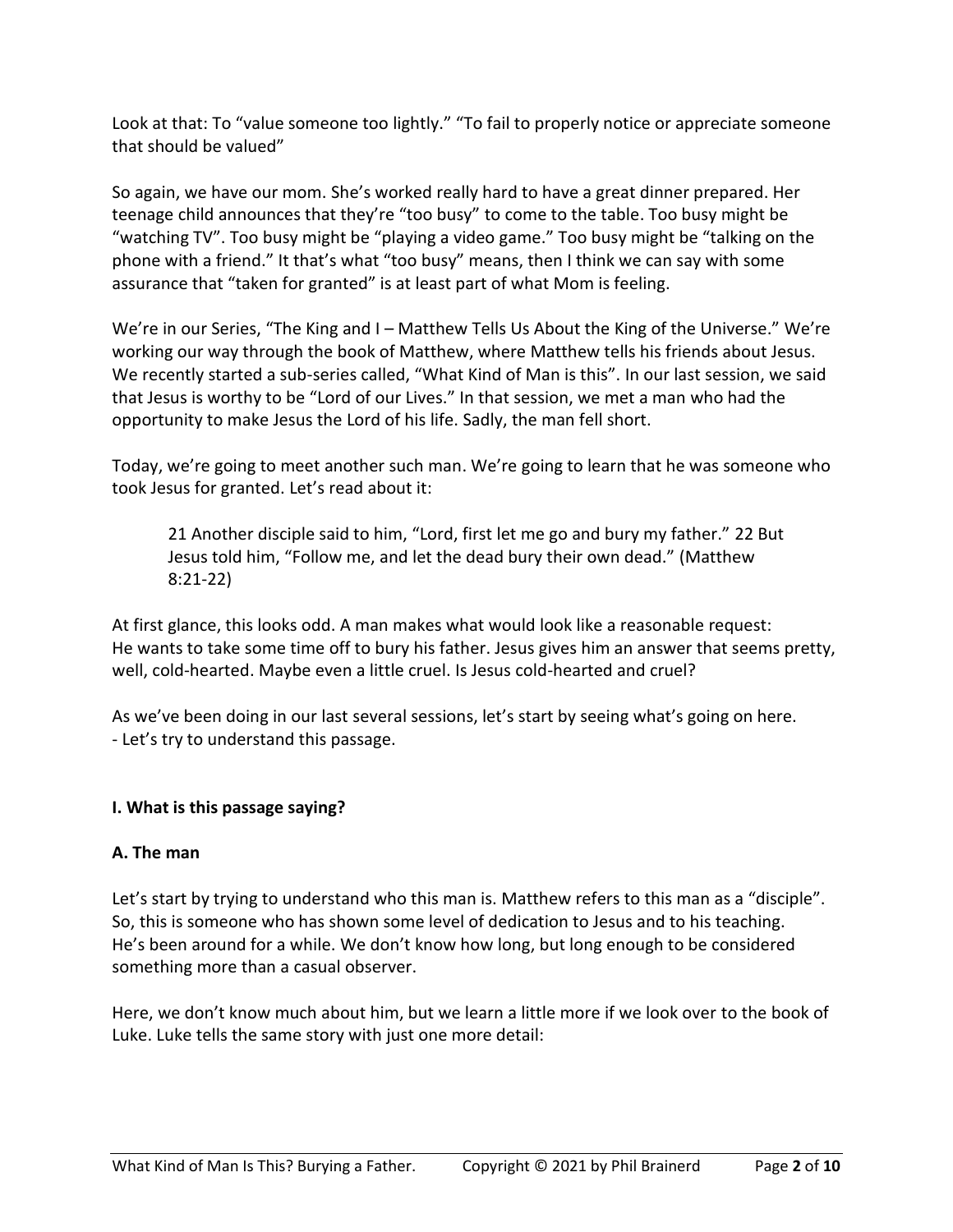59 He said to another man, "Follow me." But he replied, "Lord, first let me go and bury my father." 60 Jesus said to him, "Let the dead bury their own dead, but you go and proclaim the kingdom of God." (Luke 9:59-60)

This adds a little detail to the story: Jesus calls to this man. He gives this man an invitation, if not a command. He says, "Follow me".

Today, we tend to think of "follow" as meaning, "obey teachings". So, "follower of Jesus" means we try to learn what he wants and obey it. Jesus isn't physically around, so we don't need to physically get up and move ourselves. We can be a disciple without going anywhere. In those days, Jesus was physically on the earth. So, "follow me" certainly meant "learn about me and obey me". But it also meant "Physically pick yourself up and go wherever I go."

There were plenty of people at the time who would hear that Jesus was in town. They would leave what they were doing and go to see him. Then, when he left, they went home. If they were farmers, they went back to the farm. Whatever else they might have as an occupation, they went back to it.

On rare occasions, Jesus would look at someone and say, "Follow me". That meant, "Leave whatever you do for a living – leave your home, and don't plan on returning any time soon."

There was an implication here: Jesus is saying to this man, "There is something special about you. I want give you special attention." Jesus was offering this man a kind of promotion. There were many who were disciples of Jesus, but there was a very select group called "Apostles." There were only twelve. Was Jesus giving this man an invitation that would eventually result in him becoming one of those apostles? We're not sure, the question is intriguing.

From all this we learn that this man was a disciple. He had begun the process of learning who Jesus was and had a level of commitment. But he reserved the right to leave whenever he wanted to. Jesus is inviting him to a deeper level of commitment that would surely have greater rewards than a mere disciple. But this would require leaving behind his profession and his home.

How does the man respond?

The man replies, "Lord, first let me go and bury my father" (Matthew 8:21)

Jesus has just invited this man to a special experience. The man responds with a reason why he can't come at that moment: He wants to bury his father. At first reading, this seems straight forward. As it turns out though, there are actually three things that the man might be saying.

Let's look at each one.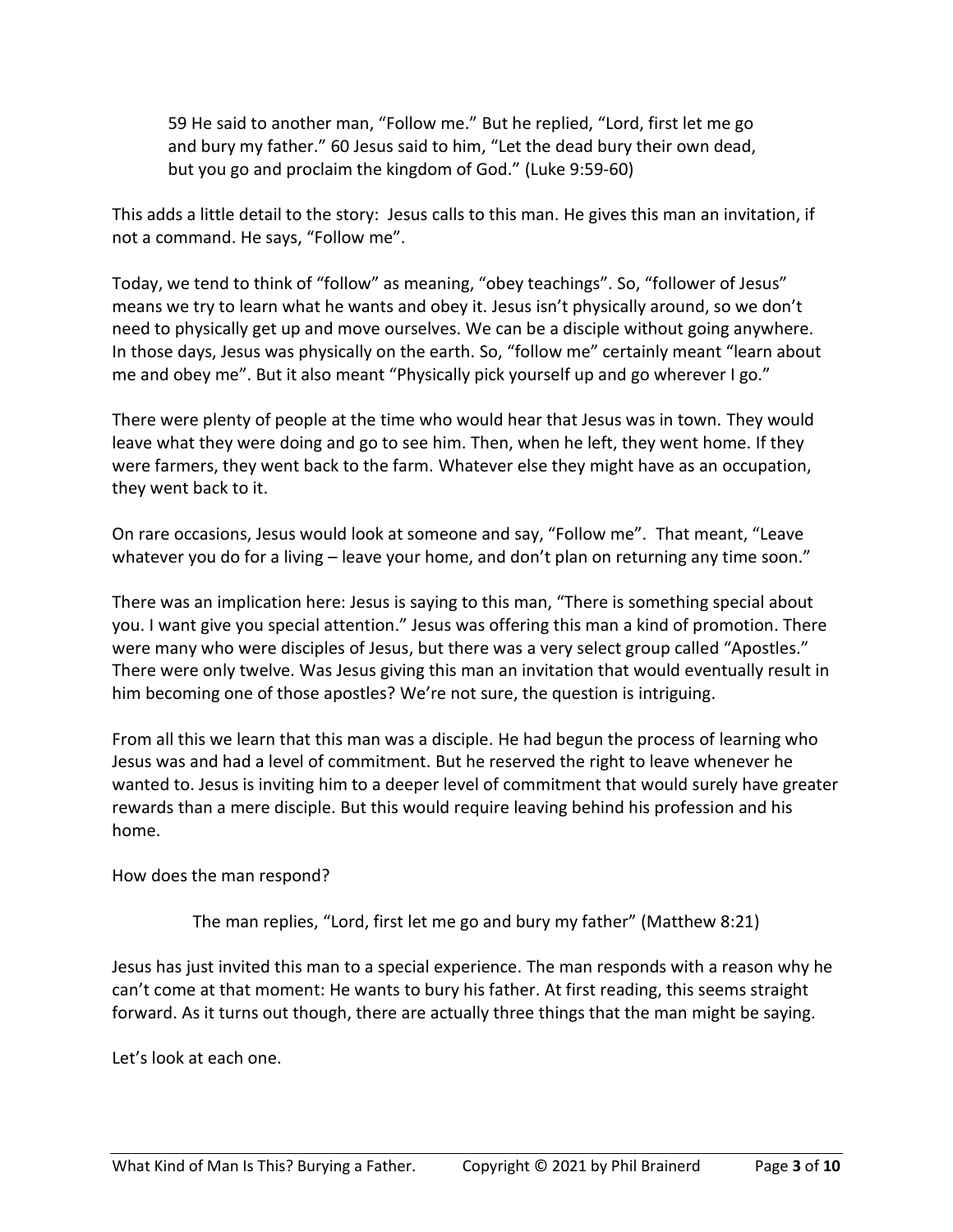## **Possibility #1: His father has recently died.**

This would certainly be sad. In Jewish culture, when loved one died, you had to do some things: This culture did not practice embalming. So, the body needed to be buried within a few days of death. Children were then required to mourn for 30 days. Being present at the burial and showing proper respect were important family responsibilities and were considered part of the faith. They were thought to be part of obeying the Ten Commandments. Commandment number five states, "Honor your father and your mother" (Exodus 20:12)

## **Possibility #2: His father was on his death bed.**

Maybe his father was very ill and was only given a short time to live. A good son would be driven to be at his father's side. He would want to be there to help his father.

This brings us back to the response that Jesus gives to this man's request: But Jesus told him, "Follow me, and let the dead bury their own dead." (8:22) Again, that appears cold. If this man's father has just died, Jesus appears to be saying, "Forget your grieving family". If the father is alive, but on his death bed, Jesus appears to be saying, "Forget your father's pain - Let someone else take care of him".

Honoring your parents by being there when they died was thought to be part of honoring the Ten Commandments. Would Jesus require people to do things that caused them to break the Ten Commandments? Failing to honor your parents when they died would be considered irresponsible by your family and your culture. Would Jesus require his followers to do things that would make them look like horrible people in their culture?

Let's leave those questions hanging for just a few minutes while we look at possibility number three.

### **Possibility #3: The man wants to fulfill family responsibilities until his father dies.**

There is a saying in the Middle East that looks just like what this man said to Jesus. Let's say that you have an idea for a new business. It's going to be a real money maker, but it's also a risk - It's going to be a fulltime commitment. You have a friend that you know could help you out, so you invite him to join you.

But let's say that his family has a business, and he's part of it. He might respond this way: "I'm sorry. I have a place in our family business. I can't leave until I bury my father." In this case, the father hasn't died  $-$  he may have years to live.

There are multiple reasons for this answer: Others in the family business rely on this man. Leaving means others will have to work harder to handle the workload. So, if the man leaves, other family members will look down on him.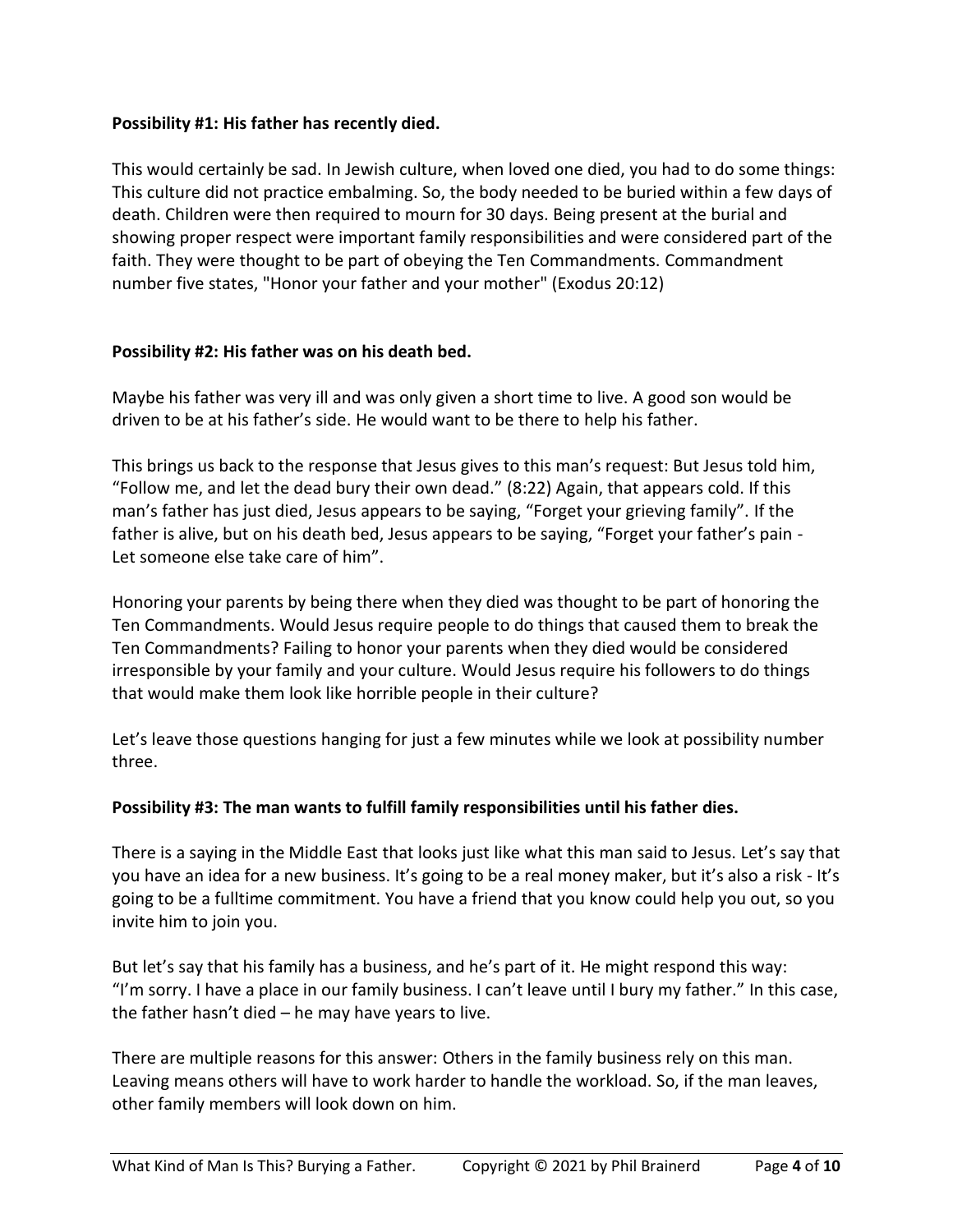But there's an even bigger reason. Family businesses are often owned by the father. When the father dies, the business is handed to one of the children. Or, the assets of the business are broken up as inheritance. Here's the thing: *If someone in the family pulls out before that time, they will be cut out of the family inheritance.*

As I've read commentaries on this passage, the concept of "burying your father" goes all the way back to the time of Jesus and before. So, it's possible that this man is saying, "Lord, if I leave the family business now, I will be cut out of the inheritance. So, let me go home until my father dies. I'll come back after that. Then, I'll have the comfort, security, and steady income of my inheritance."

If the man's father had died or was on his death bed, the man would be away for a limited amount of time not much longer than a month. If, on the other hand, he was holding on until his father died, he could be away for years.

## **The best choice**

Which of these three possibilities is the best choice? Let's think about it. How about option number one? The father has died. In this case, this man's family is supposed to be observing a 30-day mourning period. Recall, this man is considered a disciple. That means he's been around for a while, away from home. If his father has recently died, why is the man anyplace other than with his family? Choice number two says the man's father is on his death bed. If his father is on his death bed, why is this man anyplace other than at his father's side?

For these reasons, the commentators that I've read lean towards option number three. The man wants to go home to fulfill his place in the family business until his father passes away. That means this man was about to do something that would take him away from Jesus for what could be a long, long time. His reasons for doing this was his desire for the comfort and security of a big inheritance.

You may recall from our last session that this was the problem for the teacher who declared that he would follow Jesus anywhere. Jesus had to warn him that becoming a follower was not a job. There was no promise of comfort or security involved. It may be very important that Matthew chose to put these two men right next to each other in his book.

### **The Explanation**

So, what is the likely explanation for this man's request? Why did this man ask for permission to bury his father? Answer: He was taking Jesus for granted. He assumed that Jesus would be around for a long time.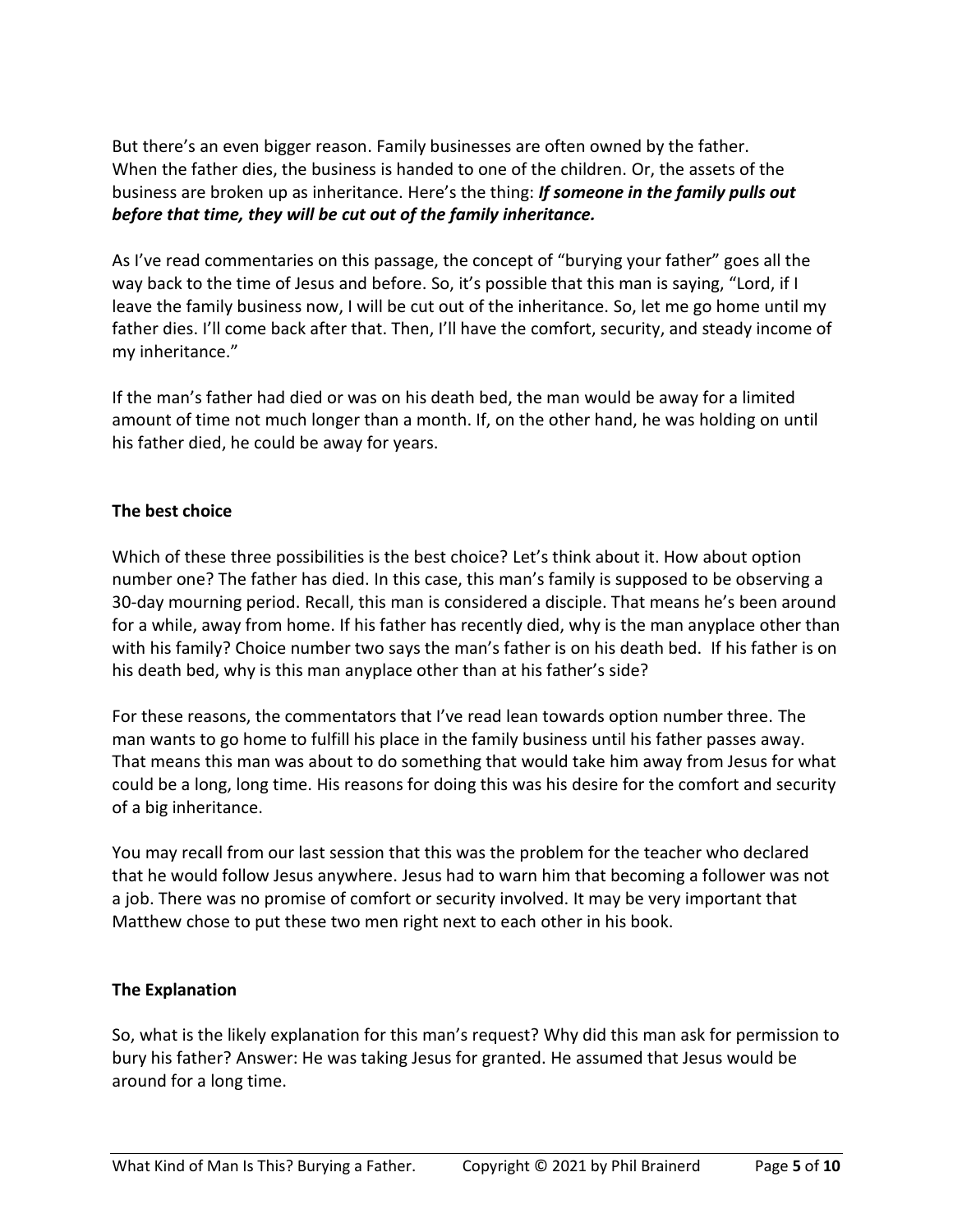Following Jesus, to this man, was something like attending college. Most colleges have been around for a long time. They'll continue to be around for a long time into the future. If you can go to college today, great. If you can't, go next year. If waiting a year means you can make a lot of money in the meantime then, hey, make your money. In fact, if you can make more money without college then forget college! Go and make your money.

Also, remember our second definition of "Take for granted.": To value something lightly. This man also took for granted what Jesus was offering. Jesus was offering this man something very special: a place in his inner circle.

But, there was even more.

For the last several sessions we've been asking, "What Kind of Man Is This?" Let me give you a preview of our next session: We'll find that Jesus is Lord of Nature. Let's read about it:

23 Then he got into the boat and his disciples followed him. 24 Suddenly a furious storm came up on the lake, so that the waves swept over the boat. But Jesus was sleeping. 25 The disciples went and woke him, saying, "Lord, save us! We're going to drown!" 26 He replied, "You of little faith, why are you so afraid?" Then he got up and rebuked the winds and the waves, and it was completely calm. 27 The men were amazed and asked, "What kind of man is this? Even the winds and the waves obey him!" (Matthew 8:23-27)

And this is where we're getting our series title. What kind of man is this? In this case, he is Lord of nature.

Why did this man ask for permission to bury his father? *He was taking Jesus for granted.* He thought Jesus was a normal, human man. A good one – a smart one. But still, a normal, human. But Jesus wasn't a normal, human man. He was God visiting the face of the earth.

Jesus was a little over 30 when this man met him. Most normal humans of this age are around for a while. But Jesus wasn't going to be around for a long time. He was going to be walking on the earth presenting himself in public ministry for only a few years - We think about three. Not ten years, not five years. Three years. During that time, he would show people amazing miracles. But few of them would compare to the time he calmed the storm.

Now, let's say that the first or second explanations were true. Maybe this man was about to follow Jesus when a relative came running up and said, "Come home right away! Your father just died."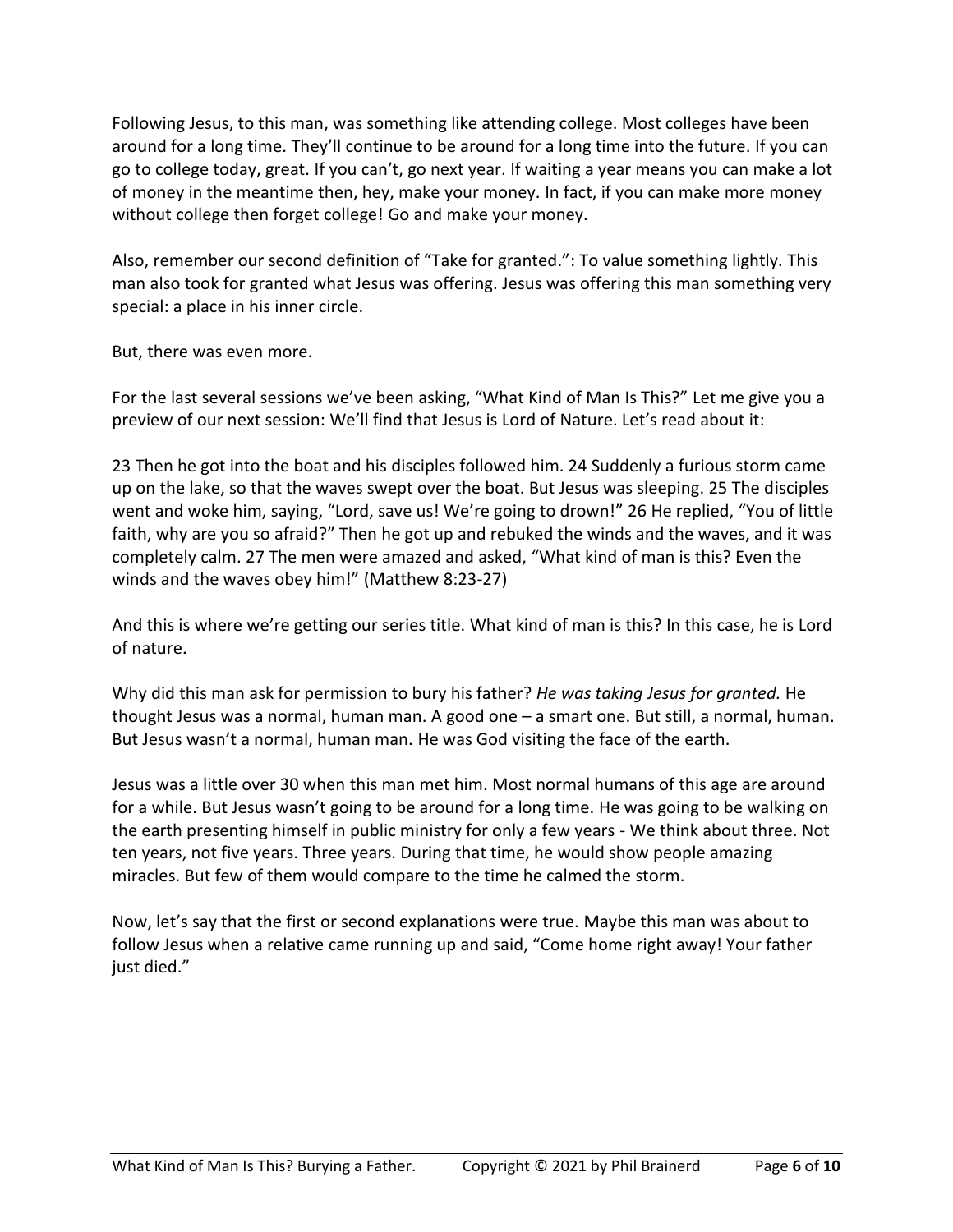This man was offered the opportunity to follow Jesus. Jesus wanted him to physically pick up and move wherever he went. Jesus was about to get on a boat. He was about to display one of the greatest miracles of his earthly ministry. He was about to calm the storm. Whatever reason this man had for saying no. Whether it was a good reason or less than good, *he was not on that boat.* He was not there when Jesus displayed one of the greatest acts of power ever shown to mortal men.

Why did this man ask for permission to bury his father? He was taking Jesus for granted.

Here's perhaps the hardest part. Why did he do that? Why did he take Jesus for granted? We find out when we look at the rebuke that Jesus gave him.

But Jesus told him, "Follow me, and let the dead bury their own dead." (Matthew 8:22)

In the Bible, Death is discussed on several levels. Of course, there is the end of our physical lives. In that case, when they die, most people are buried. They're buried, hopefully, by their families and friends. But the Bible also talks about life and death on the spiritual level:

As for you, you were dead in your transgressions and sins, 2 in which you used to live when you followed the ways of this world and of the ruler of the kingdom of the air, the spirit who is now at work in those who are disobedient. (Ephesians 2:1-2)

So, many people are spiritually dead. They follow the ways of the world. They follow a being called, "…the ruler of the kingdom of the air…". He's known better as the Devil or Satan.

Paul goes on to say that all people start out in this state:

All of us also lived among them at one time, gratifying the cravings of our flesh and following its desires and thoughts. Like the rest, we were by nature deserving of wrath. (Ephesians 2:3)

In another place, Paul tells his friends that when people follow the Devil, they have a problem:

4 The god (small 'g') of this age has blinded the minds of unbelievers, so that they cannot see the light of the gospel that displays the glory of Christ, who is the image of God. (II Corinthians 2:4)

When people are spiritually dead, they're blind. They don't see the glory of Christ. So, they live their lives obsessed with things on this earth. They live for security and comfort. They live for their bank accounts and retirement packages. And as I always say, bank accounts aren't wrong in and of themselves, but sometimes being obsessed with them is a symptom of spiritual blindness.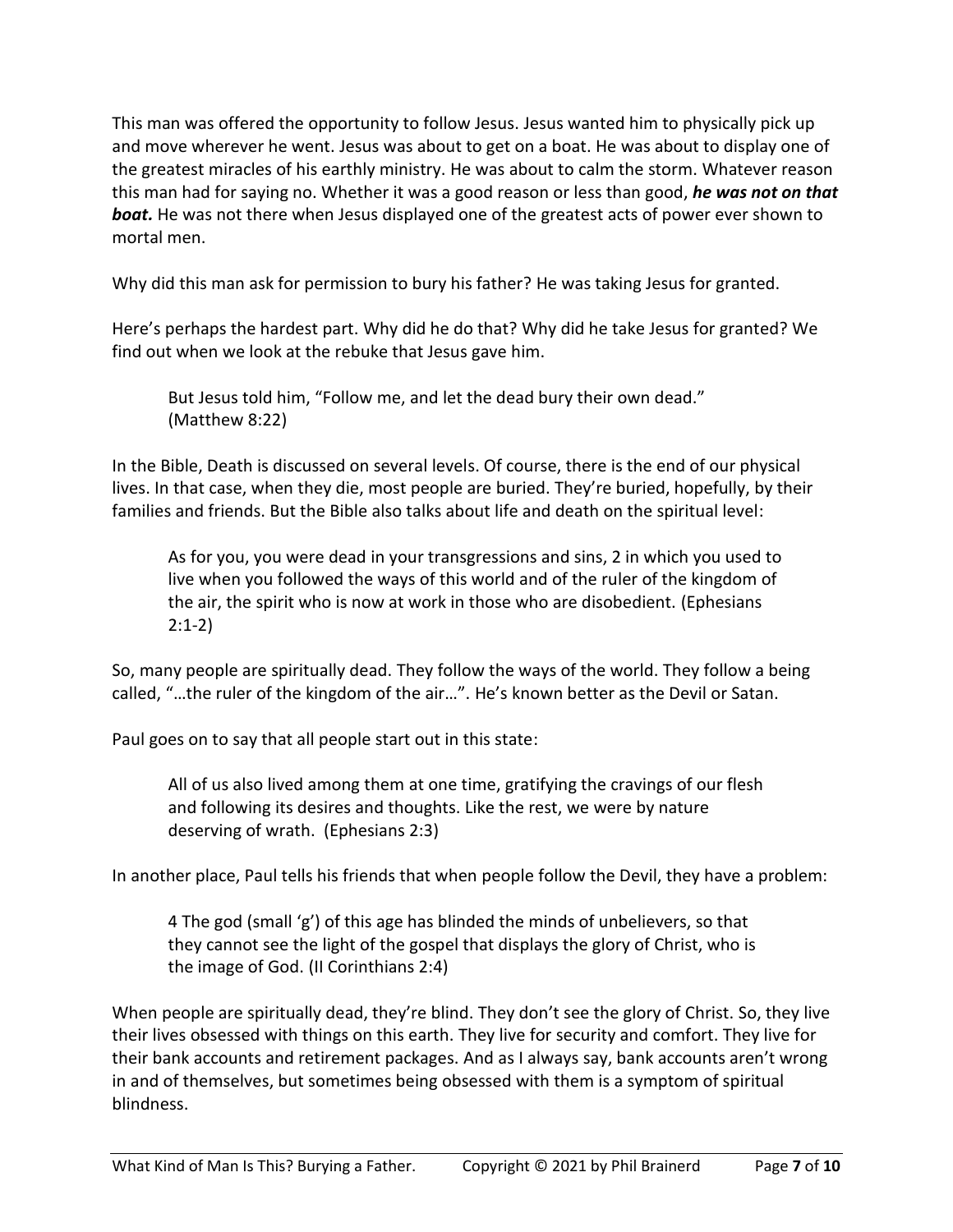Jesus warns this disciple that he's acting like those who are spiritually dead. He says, "let the spiritually dead, those who are obsessed with businesses and inheritances and safety and security, let them take care of their own." He then says, "follow me, and I will give you something much more." And in this particular case, this particular man, Jesus was offering something more than he even offers to most of us: Displays of unimaginable power!

But this man didn't understand. He took Jesus for granted.

## **II. What does this mean for us?**

So, now we understand what happened. We now ask: What does this mean for us? Our response to this is wrapped up in one question: Do *we* take Jesus for granted?

People take Jesus for granted in lots of ways. How? Let's look at a few.

## **A. Many people are spiritually dead.**

Many people are spiritually dead. I know they don't feel like they're dead, but here's the problem: Because they're spiritually dead, they see no value in Jesus. Ask yourself? Do you see no (or little) value in Jesus?

To our friends who are guests on Sunday morning: Do you only come because a relative or friend drags you? Do you find yourself thinking, "Well, religion is nice, but I have better things to do"? If you're spiritually dead, you will never see the value of Jesus. And that's a shame, because Jesus offers us more than we can imagine.

Jesus once said to a famous teacher of his day, "You must be born again." (John 3:7) All the studying in the world won't help you if you are spiritually dead and spiritually blind.

After describing the problems of spiritual death, Paul gave a solution:

But because of his great love for us, God, who is rich in mercy, made us alive with Christ even when we were dead in transgressions—it is by grace you have been saved. (Ephesians 2:4-5)

God wants to give you new life through Jesus Christ. When you receive it, you'll begin to see all the wonders of who Jesus is. Would you talk to us? We'll show you how to receive the new life that God offers. There will be some important info at the end of this article.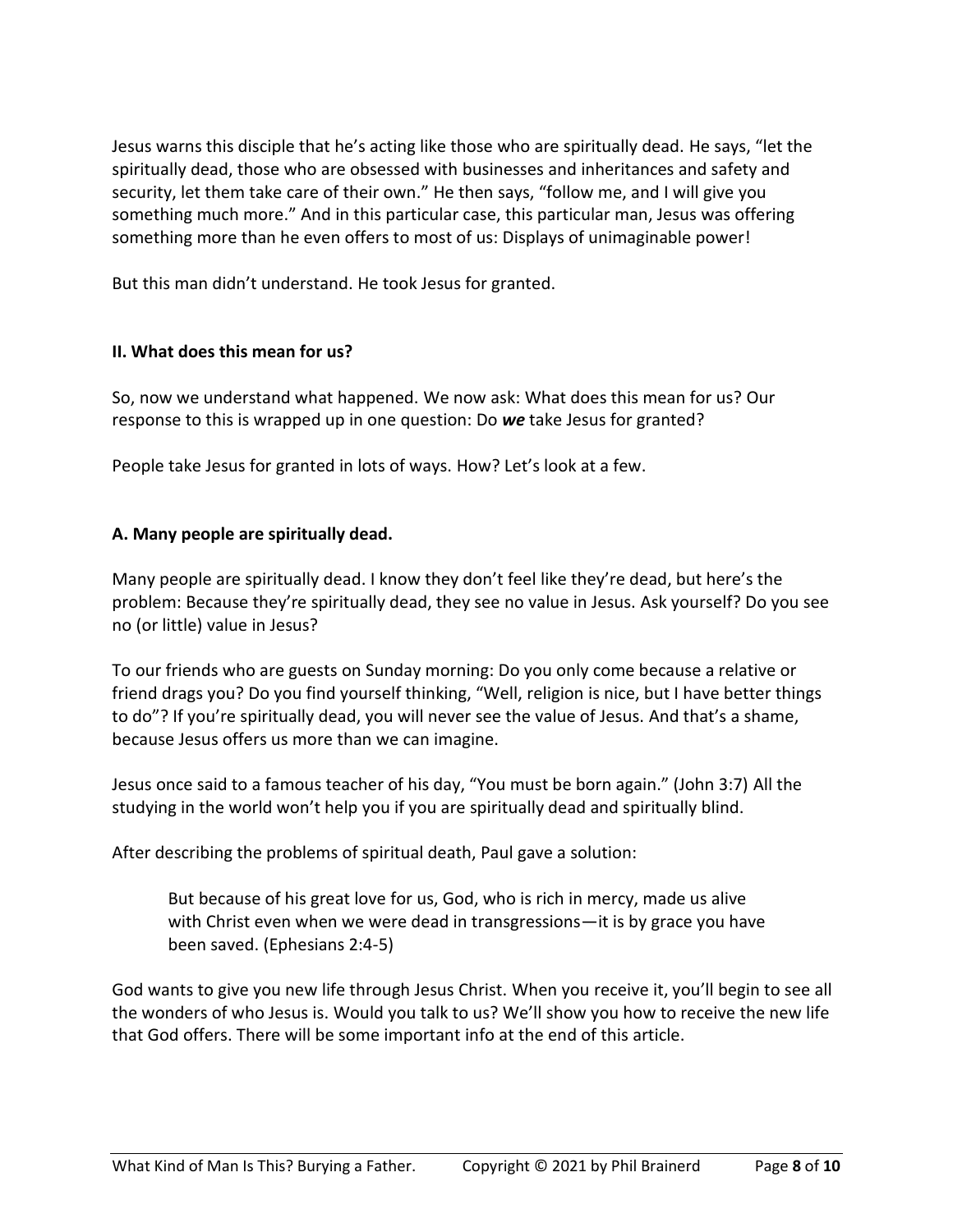So, some people take Jesus for granted because they're spiritually dead, and they need new life.

# **B. Dying Faith**

Others have a faith that is dying. At one time in their lives, they could understand everything we're talking about. But somewhere along the line, something went wrong. When we get to chapter 13 of Matthew's book, we'll run into some stories that Jesus told that describe different kinds of faith. In one, a farmer went out to spread seed. Jesus said that some of the seed began to grow but it got choked out by thorns and weeds. Here's how Jesus describes what happened there:

22 The seed falling among the thorns refers to someone who hears the word, but the worries of this life and the deceitfulness of wealth choke the word, making it unfruitful. (Matthew 13:22)

At one time in their lives, these people heard the word. At first, it was great. But then, they're overtaken by what Jesus calls, "The deceitfulness of wealth." We'll talk more about that when we get to that story. For now, we'll just say that life gets busy. If we let ourselves get too busy, we begin to take Jesus for granted, and he gets pushed out.

As a practical matter, this gets expressed most by church attendance. When people take Jesus for granted, they take church for granted. "That church will be there next week." And, that's true. Most churches last for a long time. If you skip a week, the church will still be there. This attitude is sad, because sometimes Jesus has something special for us - And sometimes, it only happens once.

Over the years, I've spoken in a lot of places. It's not at all unusual to hear someone say the following: "Pastor, that message was written for me! I'm so glad I came." I've heard people say that they were going through some really hard times, and the message provided something that helped them to deal with their burdens.

I've even heard people say that it wasn't the message that helped them. It was a song. It was a few words from a person who stopped to listen to their problems.

But, what if the person had skipped church that week? What if they overslept? Late night comedians, friends, and movies on Saturday night can make it hard to get out of bed Sunday morning. Or, what if that person decided to take some overtime at work? In any of these cases, whatever God wanted to offer them during church was lost - Maybe lost forever.

Let's pull this all together.